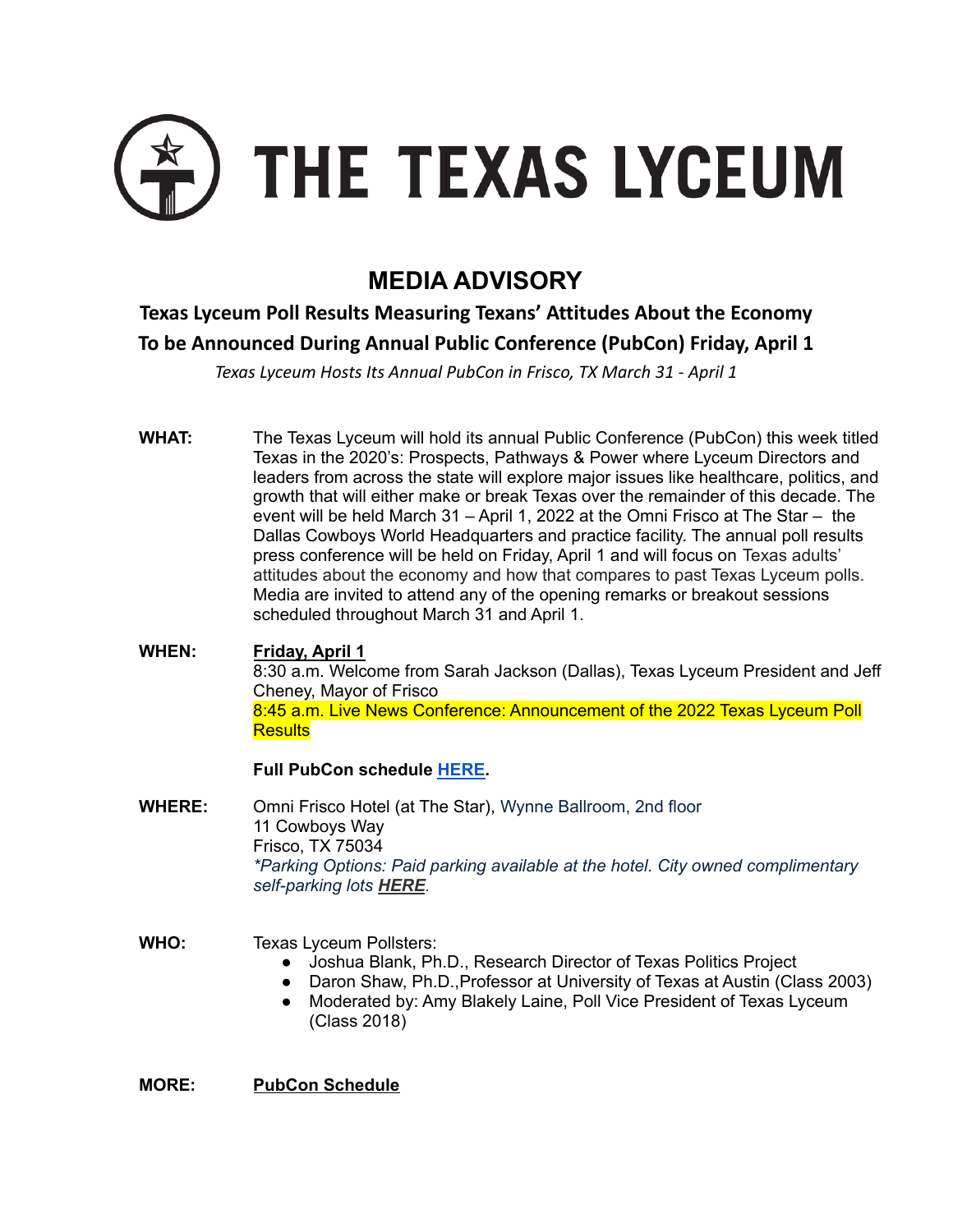#### **Thursday - March 31**

**6:00 p.m. Welcome & Opening Remarks**

#### **The Business of Sports in Texas: A Home Run?**

Moderator: Joe Trahan, Main Sports Anchor of WFAA Speakers:

-John Easterbrook, Chief Membership Officer of PGA of North America -Kenneth Hersh, President & CEO of George W. Bush Presidential Center, Part Owner & Board Member of the Texas Rangers Baseball Club & Envy Gaming (Esports)

-Dan Hunt, President of FC Dallas

-Scott Sonju, President of Dallas Jackals Rugby and Neltex Sports

#### **Friday - April 1**

#### **9:30 a.m. - What the Health, Texas?**

Moderator: Dr. Esteban López '15, Healthcare and Life Sciences Market Lead for the Americas at Google Cloud

Speakers:

-Robert "Bobby" Hillard Jr., CEO of Legacy Community Health

-Kelly Rakowski, Group President & COO, Strategic Talent Solutions of AMN **Healthcare** 

-Nick Reddy, Chief Digital Officer and Senior Vice President of Information Services of Baylor & Scott White

#### **10:25 a.m. - Putting Texas Education to the Test**

Moderator: Steve Pickett, Reporter and Anchor of CBS11-DFW Speakers:

-Dr. Colette Pierce Burnette, President and CEO of Huston-Tillotson University -The Hon. Mike Morath, Commissioner of Texas Education Agency

-The Hon. Margaret Spellings '96, President and CEO of Texas 2036

#### **11:15 a.m. - Texas Lyceum Fellow Presentation**

Moderator: Elizabeth Souder '20, Fellowship Vice President of Texas Lyceum Speakers:

-Rebekah Barfield, Graduate Student & Texas Lyceum Fellow of George H.W. Bush School of Government and Public Service of Texas A&M University

#### **12:35 p.m. - Beyond Blue and Red in the Lone Star State**

Moderator: Ross Ramsey '99, Executive Editor & Co-Founder of The Texas **Tribune** 

Speakers:

-Karl Rove, Former Deputy Chief of Staff and Senior Advisor to President George W. Bush

-Chris Turner, Chair of the House Democratic Caucus

#### **1:45 p.m. - CEO Panel: Everything Keeps Getting Bigger in Texas**

Moderator: Lee Cullum, Host of KERA's CEO Speakers:

-Antonio Carrillo, President and CEO of Arcosa

-Lorie Medina, Founder and CEO of MedinaUSA and Former Chief of Staff to the